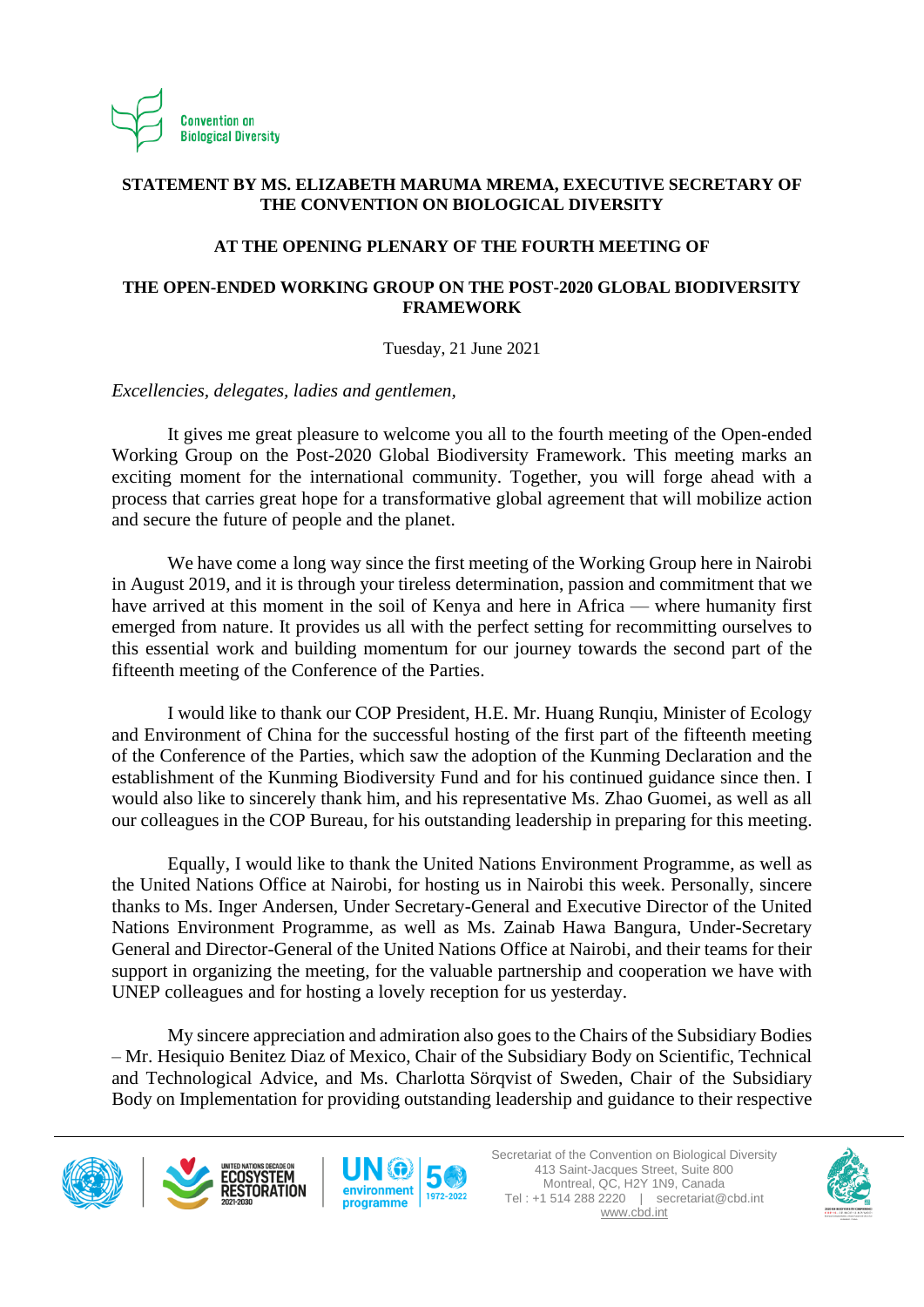bodies which have developed key recommendations on matters that will become an intricate part of the post-2020 package to be adopted at the meeting of the Conference of the Parties. To the Co-Chairs of the Working Group, Mr. Francis Ogwal of Uganda and Mr. Basile van Havre of Canada, you do not only have my sincere gratitude but also my best wishes and hopes for navigating the myriad challenges and opportunities here in Nairobi.

A special and heartfelt thank you also goes to the Governments of Australia, Canada, France, Germany, the United Kingdom of Great Britain and Northern Ireland, and the European Union, for your timely and quick response to our plea to fund this meeting, which has enabled us to organize it quickly and efficiently. Nonetheless, we still have a big shortfall of the required funds for this meeting and the Secretariat has had to tap its reserves to complete the necessary organizational arrangements, so we do call on other donors to come forward to help us fill the gap.

I would also like to thank the donors who helped cover the participation costs of delegates from developing countries and countries with economies in transition, namely Australia, Austria, Canada, Finland, Germany, New Zealand, Norway, Slovakia, and Sweden. With your support, we have been able to finance the highest number of representatives ever to such a meeting.

I cannot forget to acknowledge the presence of indigenous peoples and local communities' representatives and experts in this meeting. For their presence with us this week, my sincere thanks for the generous contributions received from the Governments of Australia, Austria, Belgium, Canada, Finland, France, Germany, Ireland, the Netherlands, New Zealand, Malta, Monaco, Sweden, Switzerland, and the United Kingdom. Without your support, their participation would have been hampered.

The presence of such a remarkable range of participants at this meeting signals the world's commitment to this transparent, participatory and inclusive process. We have more than 1,300 registered participants, representing 156 countries with over 675 joining in person and the rest joining virtually. Likewise, we have as many as 253 organizations joining us with 560 participants in-person plus 540 participants joining online for these meetings.

Last, and certainly not least, I would like to express my deep appreciation to my entire team at the Secretariat for their tremendous hard work and commitment, without which our work here would not have been possible. It has been my good fortune to have such talented, committed, and capable colleagues.

#### *Distinguished delegates,*

It has been nearly four years since the fourteenth meeting of the Conference of the Parties in Sharm El-Sheikh, Egypt, where we adopted the landmark decision that set this process in motion. Since that time, you have accomplished a lot that you need to be proud of. Your work has spurred new action and inspired new partnerships at the highest levels of government, businesses and civil society. You have raised the profile of biodiversity in the international arena, with increased political attention for biodiversity in major forums, such as the G20, G7, the UN Environment Assembly, the United Nations Framework Convention on Climate Change and many others. Public calls for action to safeguard nature — led by the world's youth — grow stronger by the day, as unfortunately nature continues to decline at unprecedented rates and the impacts of biodiversity loss truly hit home.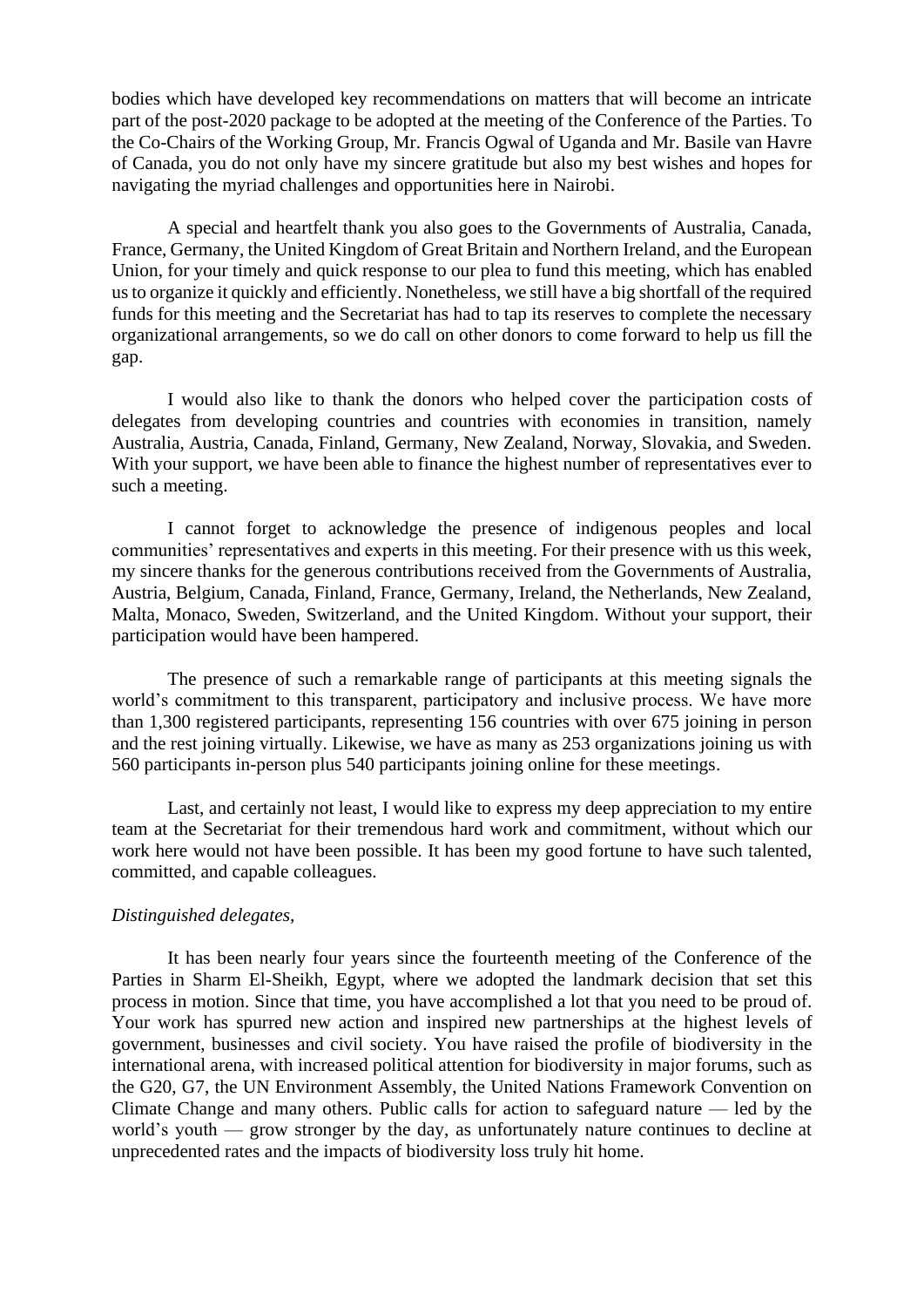Most important, through countless long nights, difficult technical and scientific discussions, and intense political battles, you have persevered and laid a solid foundation for your work at this meeting. This is a significant achievement, but much remains to be done to deliver an agreement that can bend the curve of biodiversity loss, contribute to the achievements of the Decade for Action for the 2030 Agenda for Sustainable Development, and facilitate the achievement of the 2050 Vision of the Convention. The world expects this meeting to produce a strong political signal that will build momentum for early deployment at home, accelerate swift implementation on the ground, and change our current course within this decade.

This meeting therefore carries an enormous responsibility. This is our last meeting before part II of the fifteenth meeting of the Conference of the Parties and our last chance to shape not only the framework but also the many moving parts that will interact with the framework and help us achieve our goals with urgency, as 2030 draws ever closer on the horizon.

We will once again be working amid the continuing threats of a global crisis, including natural and man-made disasters, but I am certain that together we can demonstrate once again the power of international cooperation and multilateralism and move our agenda forward in the coming days. To quote a famous saying, "We all do better when we work together. Our differences do matter, but our common humanity matters more."

With the support of the Secretariat and the guidance of the Co-Chairs of the Working Group and the Bureau, we can collectively work together to achieve our common Vision and take another step closer to a better future for all.

Distinguished delegates,

Finally, I am honored to make an important announcement that every one of you has been patiently waiting for, for months.

Acknowledging the urgency to address the biodiversity crisis, adopt the post-2020 global biodiversity framework and launch its implementation, the COP Presidency and the Bureau have emphasized that the second part of the meetings of the Conference of the Parties must be held in 2022. Due to the continued uncertainties related to the ongoing global pandemic, China, as COP President, with support from the Bureau, has decided to relocate the second part of the meetings of the Conference of the Parties.

After a series of consultations among the Government of China as COP President, the Bureau, the Secretariat and the Government of Canada as the host of the Secretariat, it has been decided that part II of the meetings will take place at the seat of the Secretariat, in Montreal, Canada, from 5 to 17 December 2022.

Further information is provided in the notification that has just been issued.

I take this opportunity to sincerely thank the Government of China for its flexibility, strong support, leadership and commitment during these challenging and critical times.

I would also like to thank the Government of Canada, the host of the Secretariat, for its readiness to speedily step in and provide the location for our meetings.